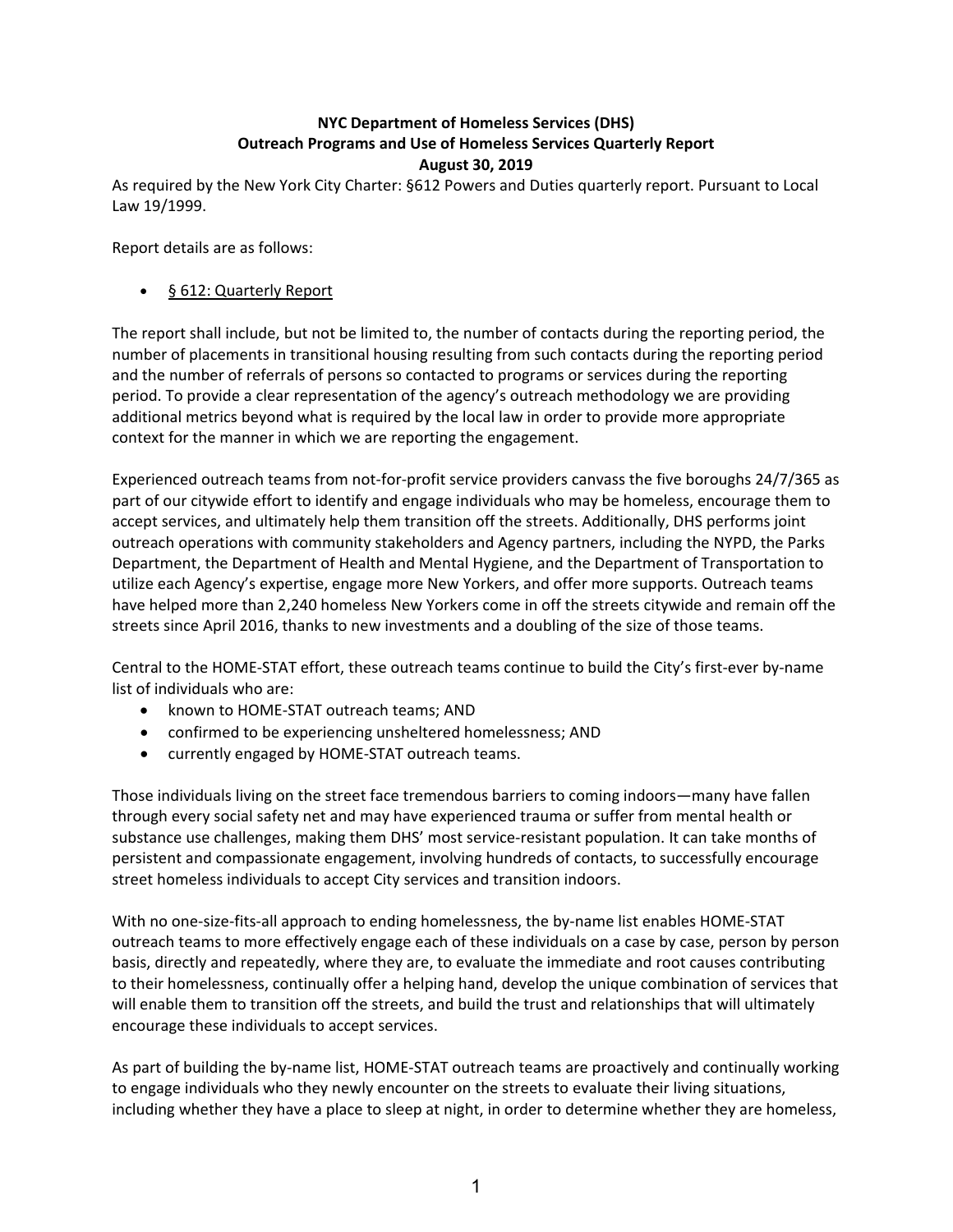and, if so, what specific supports they may need. Individuals who have been encountered on the streets by HOME‐STAT outreach teams, but whose living situations have not been confirmed are considered prospective clients. If HOME‐STAT outreach teams confirm that prospective client is in fact experiencing unsheltered homelessness, that person will be moved from the prospective client list to the by-name list.

FY2019 Q4 – Street outreach data and placements provided for stated quarter

Note: The count provided in the Street Outreach report for FY Q4 (contained on the second worksheet titled, "FY19‐Street") for "B. The Last Month of Quarter of Clients Living On‐Street, in Subway or in Other Settings", is significantly lower than the same category of data provided for Q3. This fluctuation is due to an extensive project that took place during the May and June Outreach efforts. The findings of this project revealed that the on‐street number was affected by providers not accurately placing clients in Safe Haven's in DHS' Street Outreach StreetSmart database. This has been corrected and now the on‐ street number should better reflect the count of on‐street clients.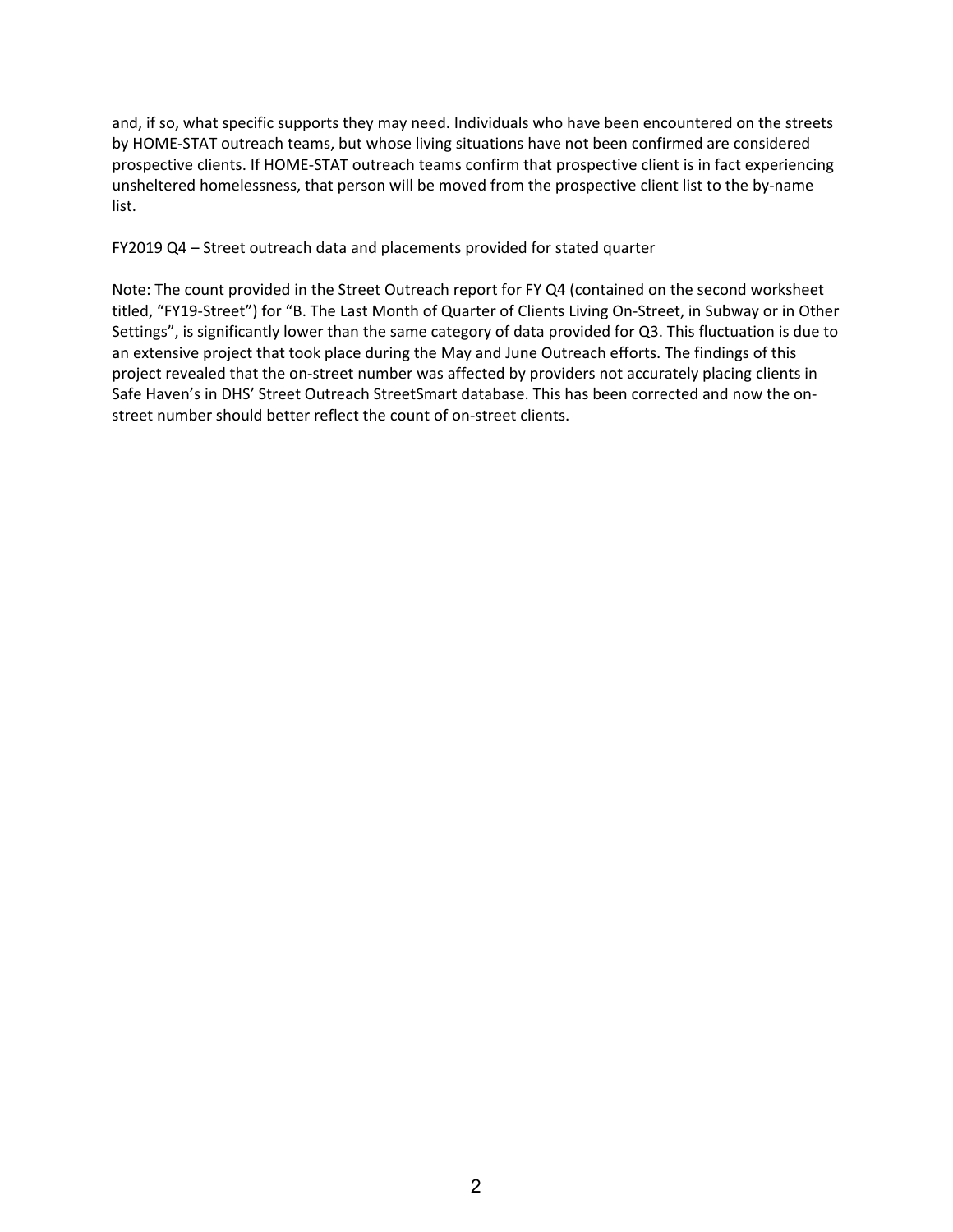# **NUMBER AND TYPE OF PERMANENT HOUSING PLACEMENTS [1]**

|          |           |          | 3-Month | Fiscal 2019 |
|----------|-----------|----------|---------|-------------|
| $Jul-18$ | Aug- $18$ | $Sep-18$ | Total   | <b>YTD</b>  |
|          |           |          |         |             |
|          |           |          |         |             |
|          |           |          |         |             |
| 747      | 764       | 663      | 2174    | 2174        |
|          |           |          |         |             |
|          |           |          |         |             |
|          |           |          |         |             |
| 46       | 29        | 40       | 115     | 115         |
|          |           |          |         |             |
|          |           |          |         |             |
|          |           |          |         |             |
| 674      | 711       | 619      | 2004    | 2004        |
|          |           |          |         |             |
|          |           |          |         |             |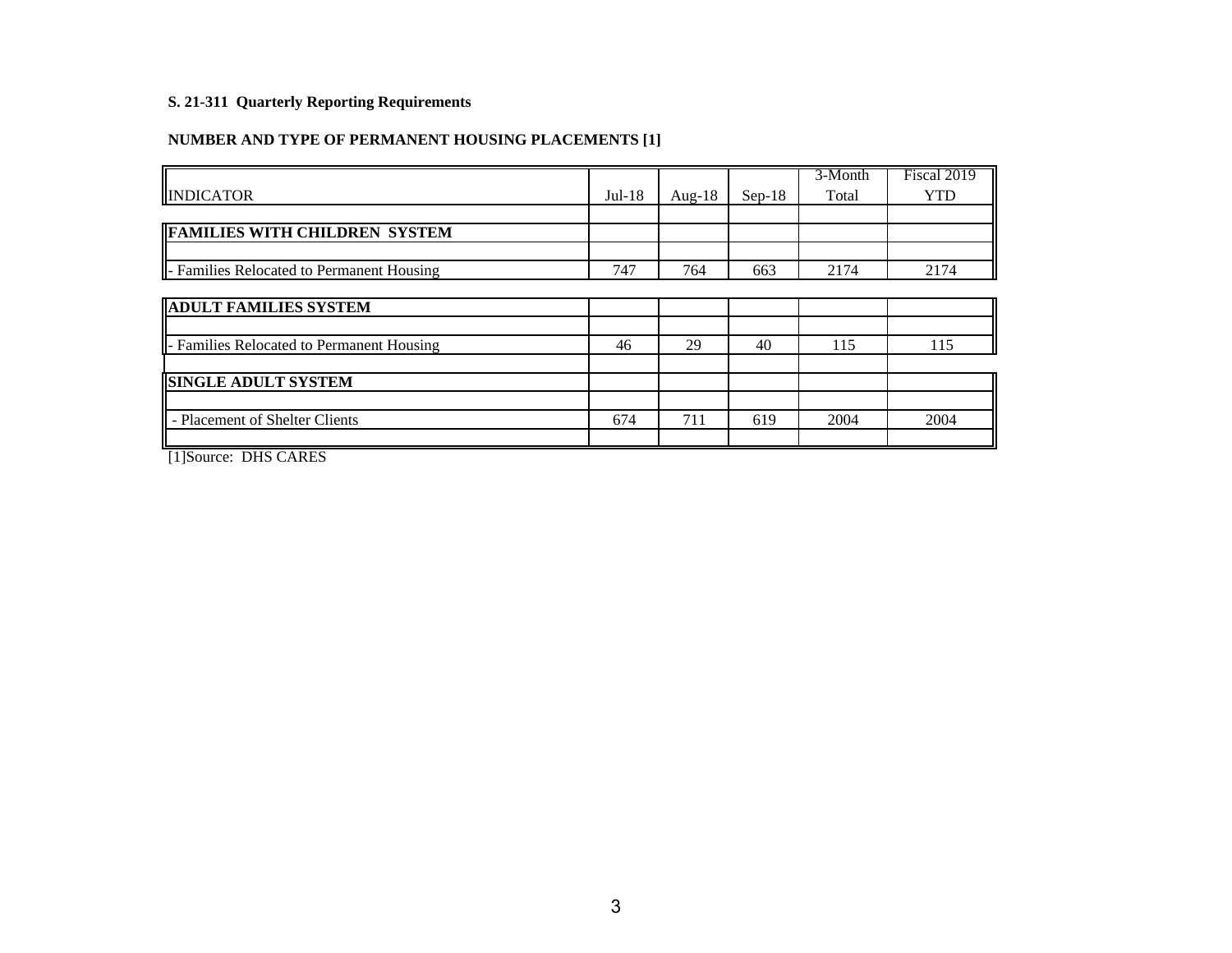| <b>INDICATOR</b>                  | $Jul-18$ | Aug- $18$ | $Sep-18$ |  |
|-----------------------------------|----------|-----------|----------|--|
|                                   |          |           |          |  |
| Average days in temporary housing | 466      | 443       | 439      |  |
|                                   |          |           |          |  |

#### **LENGTH OF STAY (ADULT FAMILIES)**

| <b>INDICATOR</b>                  | $Jul-18$ | Aug-18 | $Sep-18$ |  |
|-----------------------------------|----------|--------|----------|--|
|                                   |          |        |          |  |
| Average days in temporary housing | 575      | 582    | 583      |  |
|                                   |          |        |          |  |

## **LENGTH OF STAY (SINGLE ADULTS) [1]**

The average length of stay of single adults during the first quarter of Fiscal 2019 was 405 days.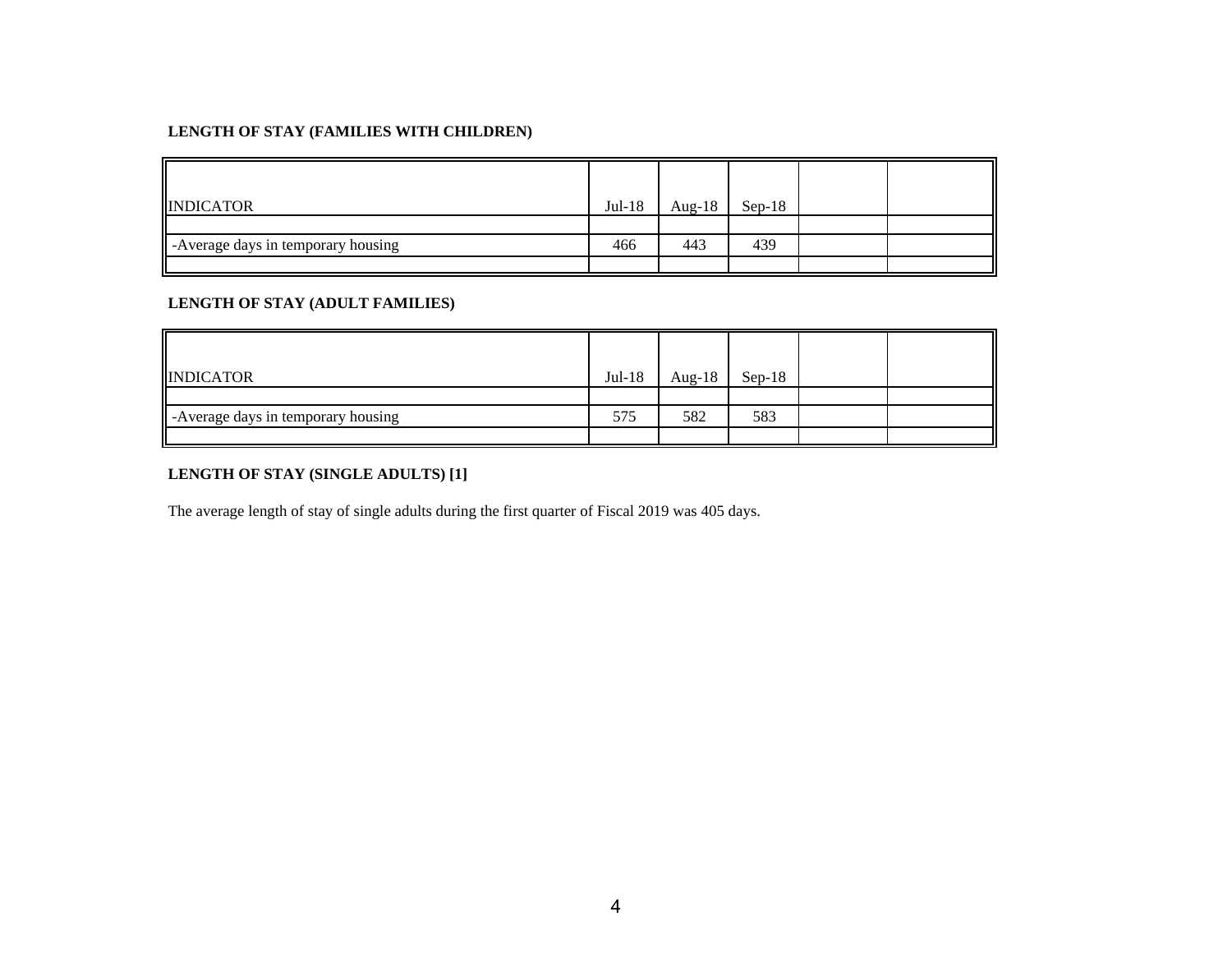# **NUMBER AND TYPE OF PERMANENT HOUSING PLACEMENTS [1]**

|                                           |          |          |          | 3-Month | Fiscal 2019 |
|-------------------------------------------|----------|----------|----------|---------|-------------|
| <b>INDICATOR</b>                          | $Oct-18$ | $Nov-18$ | $Dec-18$ | Total   | <b>YTD</b>  |
|                                           |          |          |          |         |             |
| <b>FAMILIES WITH CHILDREN SYSTEM</b>      |          |          |          |         |             |
|                                           |          |          |          |         |             |
| - Families Relocated to Permanent Housing | 765      | 688      | 714      | 2167    | 4341        |
|                                           |          |          |          |         |             |
| <b>ADULT FAMILIES SYSTEM</b>              |          |          |          |         |             |
|                                           |          |          |          |         |             |
| - Families Relocated to Permanent Housing | 37       | 47       | 41       | 125     | 240         |
|                                           |          |          |          |         |             |
| <b>SINGLE ADULT SYSTEM</b>                |          |          |          |         |             |
|                                           |          |          |          |         |             |
| - Placement of Shelter Clients            | 735      | 728      | 670      | 2133    | 4137        |
| 5.58<br><b>EXAMINER</b>                   |          |          |          |         |             |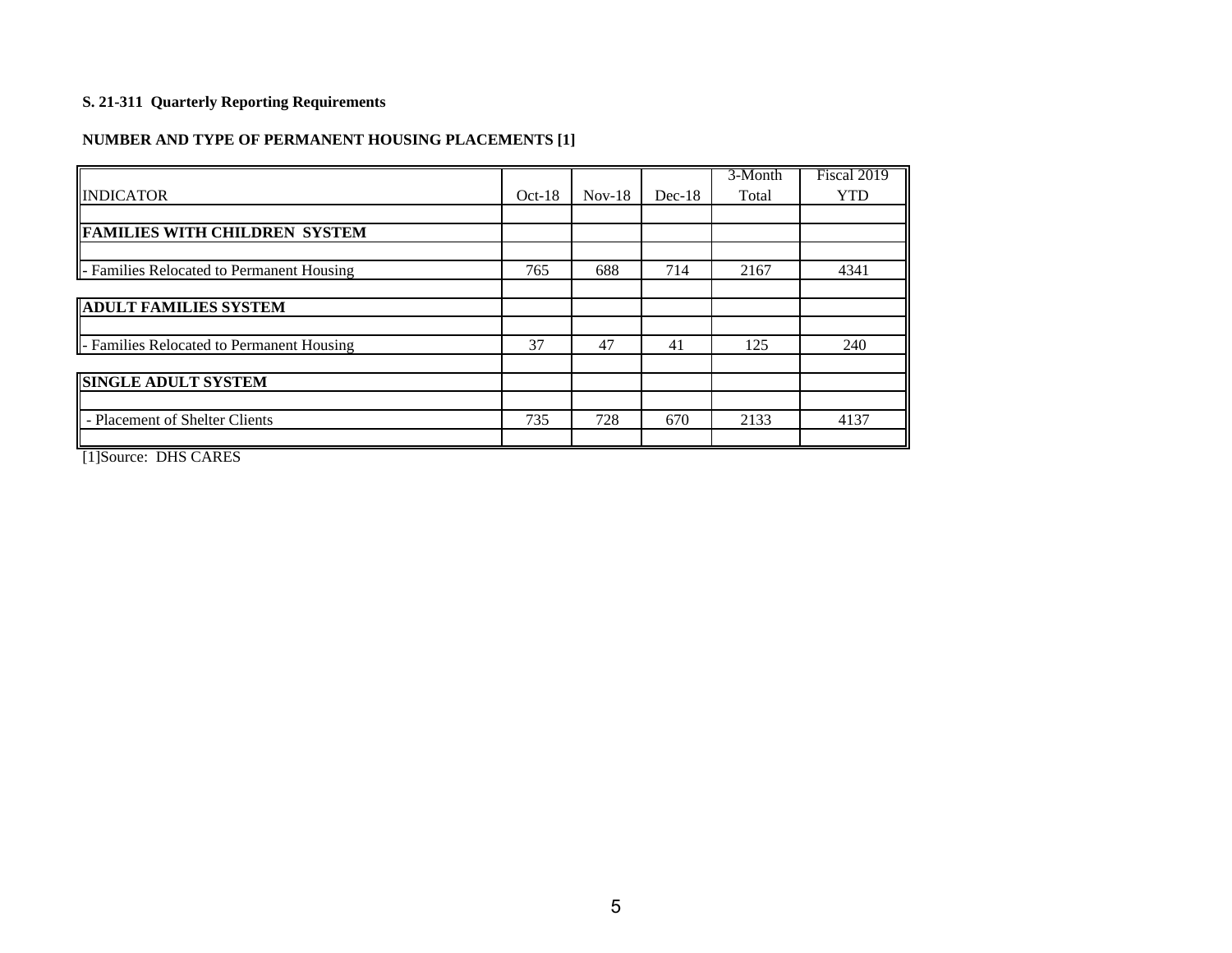| <b>INDICATOR</b>                   | $Oct-18$ | $Nov-18$ | $Dec-18$ |  |
|------------------------------------|----------|----------|----------|--|
|                                    |          |          |          |  |
| -Average days in temporary housing | 434      | 437      | 443      |  |
|                                    |          |          |          |  |

## **LENGTH OF STAY (ADULT FAMILIES)**

| <b>INDICATOR</b>                   | $Oct-18$ | $Nov-18$ | $Dec-18$ |  |
|------------------------------------|----------|----------|----------|--|
|                                    |          |          |          |  |
| -Average days in temporary housing | 575      | 566      | 564      |  |
|                                    |          |          |          |  |

#### **LENGTH OF STAY (SINGLE ADULTS) [1]**

The average length of stay of single adults during the second quarter of Fiscal 2019 was 409 days.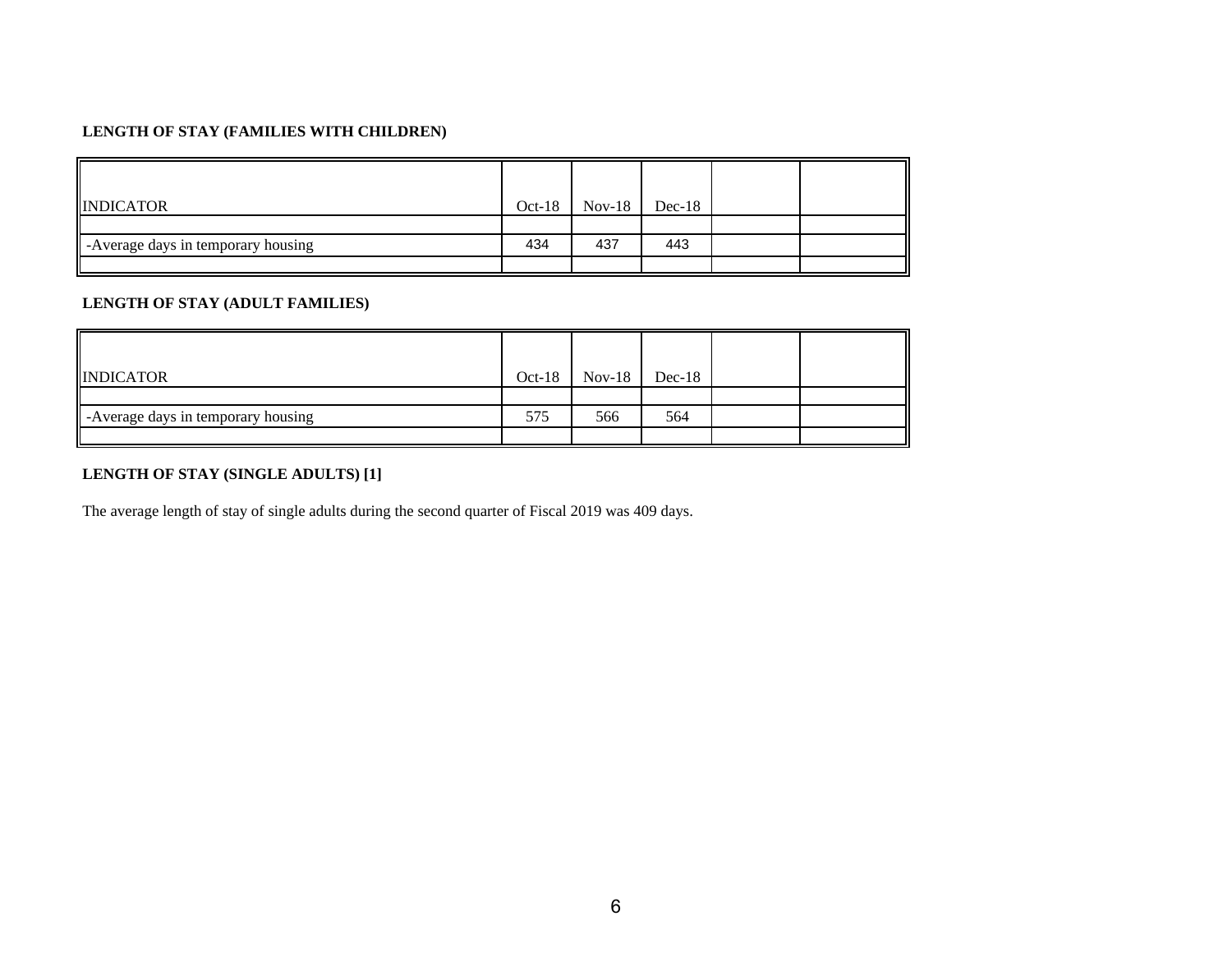# **NUMBER AND TYPE OF PERMANENT HOUSING PLACEMENTS [1]**

|                                               |          |          |          | 3-Month | Fiscal 2019 |
|-----------------------------------------------|----------|----------|----------|---------|-------------|
| <b>INDICATOR</b>                              | $Jan-19$ | $Feb-19$ | $Mar-19$ | Total   | <b>YTD</b>  |
|                                               |          |          |          |         |             |
| <b>FAMILIES WITH CHILDREN SYSTEM</b>          |          |          |          |         |             |
|                                               |          |          |          |         |             |
| - Families Relocated to Permanent Housing     | 703      | 742      | 783      | 2228    | 6569        |
|                                               |          |          |          |         |             |
| <b>ADULT FAMILIES SYSTEM</b>                  |          |          |          |         |             |
|                                               |          |          |          |         |             |
| - Families Relocated to Permanent Housing     | 48       | 57       | 64       | 169     | 409         |
|                                               |          |          |          |         |             |
| <b>SINGLE ADULT SYSTEM</b>                    |          |          |          |         |             |
|                                               |          |          |          |         |             |
| - Placement of Shelter Clients                | 733      | 689      | 779      | 2201    | 6338        |
| $\overline{\phantom{a}}$<br><b>BYYS SIBBS</b> |          |          |          |         |             |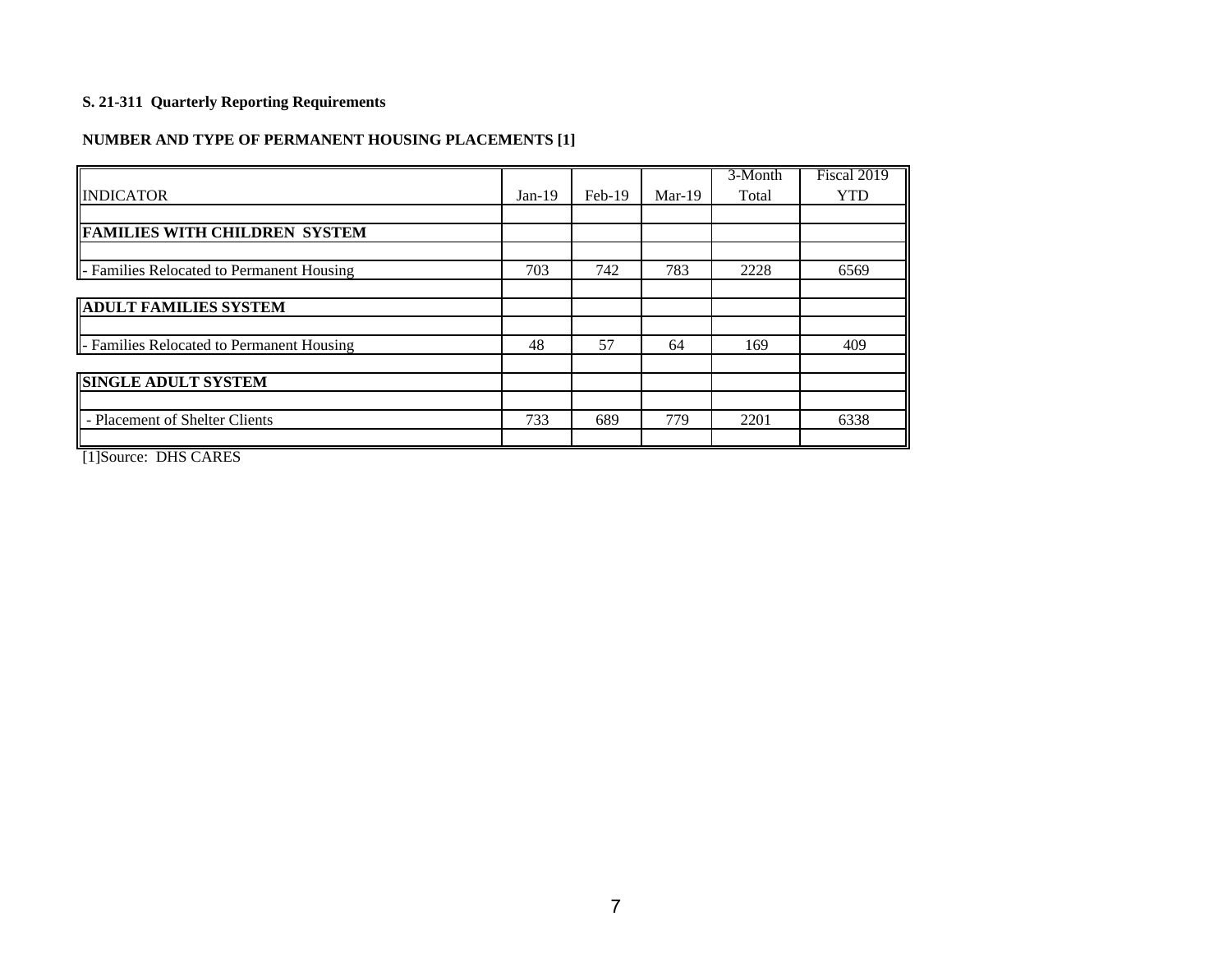| <b>INDICATOR</b>                   | $Jan-19$ | $Feb-19$ | $Mar-19$ |  |
|------------------------------------|----------|----------|----------|--|
|                                    |          |          |          |  |
| -Average days in temporary housing | 447      | 449      | 449      |  |
|                                    |          |          |          |  |

## **LENGTH OF STAY (ADULT FAMILIES)**

| <b>INDICATOR</b>                   | $Jan-19$ | Feb-19 | $Mar-19$ |  |
|------------------------------------|----------|--------|----------|--|
|                                    |          |        |          |  |
| -Average days in temporary housing | 568      | 569    | 581      |  |
|                                    |          |        |          |  |

#### **LENGTH OF STAY (SINGLE ADULTS) [1]**

The average length of stay of single adults during the third quarter of Fiscal 2019 was 420 days.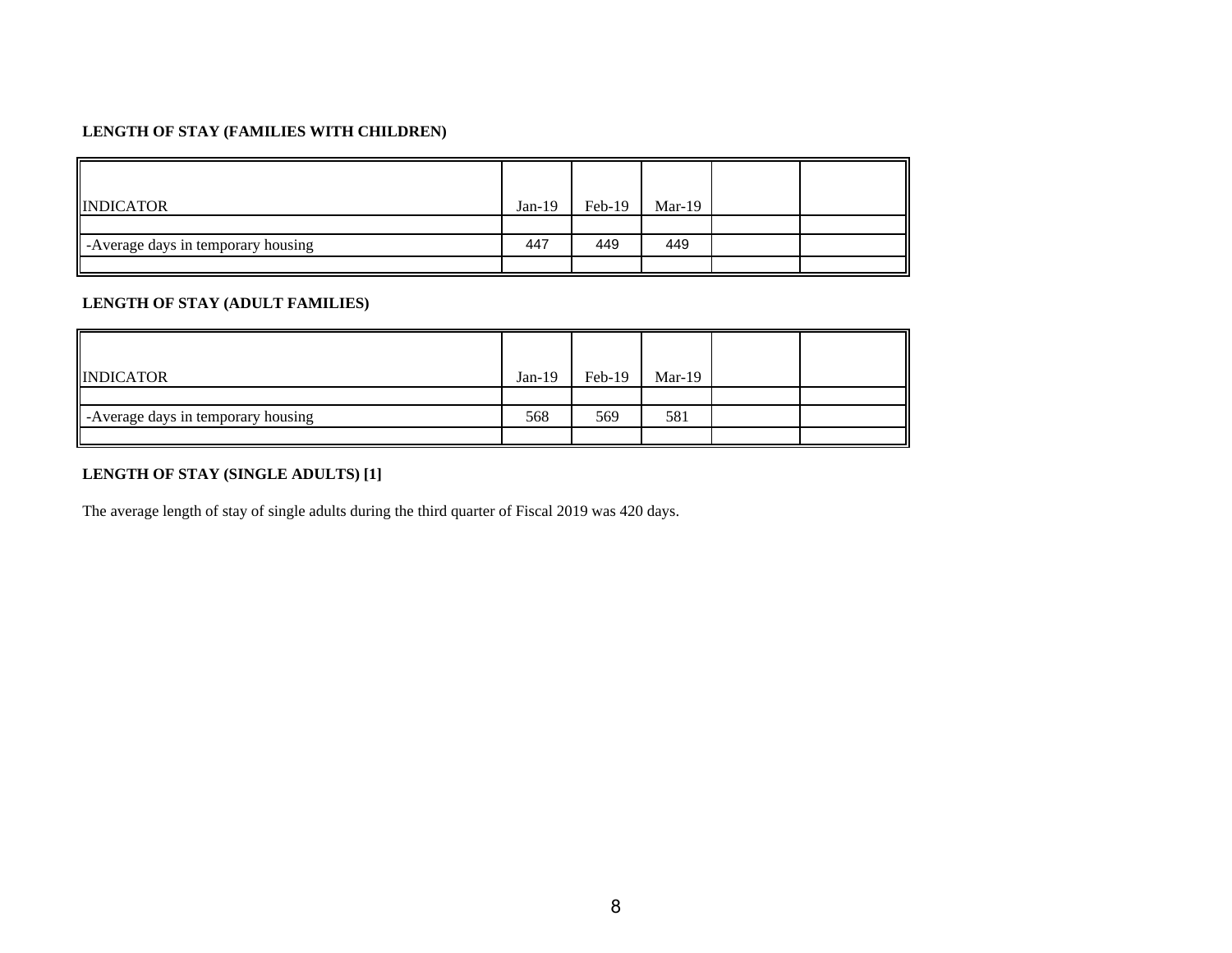# **NUMBER AND TYPE OF PERMANENT HOUSING PLACEMENTS [1]**

|                                               |           |          |          | 3-Month | Fiscal 2019 |
|-----------------------------------------------|-----------|----------|----------|---------|-------------|
| <b>INDICATOR</b>                              | Apr- $19$ | $May-19$ | $Jun-19$ | Total   | <b>YTD</b>  |
|                                               |           |          |          |         |             |
| <b>FAMILIES WITH CHILDREN SYSTEM</b>          |           |          |          |         |             |
|                                               |           |          |          |         |             |
| - Families Relocated to Permanent Housing     | 1,121     | 771      | 684      | 2,576   | 9,137       |
|                                               |           |          |          |         |             |
| <b>ADULT FAMILIES SYSTEM</b>                  |           |          |          |         |             |
|                                               |           |          |          |         |             |
| - Families Relocated to Permanent Housing     | 35        | 48       | 34       | 117     | 543         |
|                                               |           |          |          |         |             |
| <b>SINGLE ADULT SYSTEM</b>                    |           |          |          |         |             |
|                                               |           |          |          |         |             |
| - Placement of Shelter Clients                | 762       | 842      | 777      | 2,381   | 8,912       |
| $\overline{\phantom{a}}$<br><b>BYYS SIBBS</b> |           |          |          |         |             |